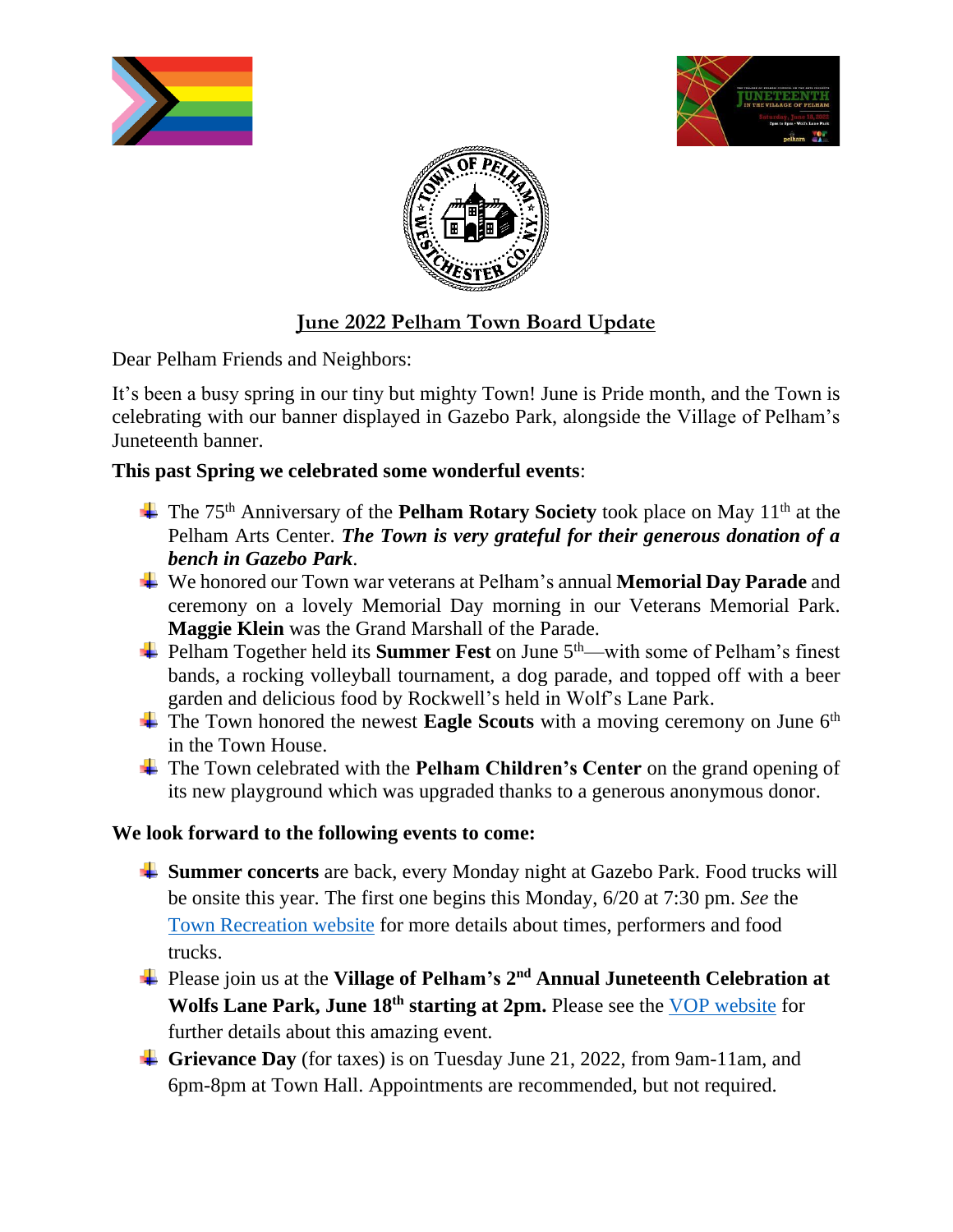



# **Other Town Updates**

#### **Courts**

The Pelham Town Court is fully open and continues to stagger court appearances. Arraignments will now be in-person. In lieu of wearing masks, entrants can now show proof of vaccination.

#### **Empress Fly Car**

For the month of May 2022, the average response time for the ALS/BLS units backing up the fly car was: 8:50 minutes

Calls in Pelham Village: 39 Calls in Pelham Manor: 305 Calls on Hutchinson River Parkway: 1 Calls on I-95: 1

Town representatives continue to work with Empress regarding its obligation to provide Advanced Life Support System (ALSS) backup if our Fly Car is in use. Staffing shortages for EMS vehicles is a problem being experienced by many municipalities. The Town is looking into various options for improved back-up services, such as partnering with local municipalities.

In addition, Pelham's new Flycar has been delivered. The purchase was made after a Board resolution allowed the purchase to come from the Town's Fund Balance account until we receive the reimbursement from the approved Grant. The Town has submitted the invoice for the grant and is waiting for the reimbursement of the \$109,000 that the Board authorized.

#### **Library**

The Town of Pelham Public Library is fully open and also continues to offer curbside [services.](http://r20.rs6.net/tn.jsp?f=001LMKpAo3PmkYFdoVR75IR4yKWj4eZhDVrZnDJWXr9OOzRbNFwW8q_UsgHxVRX2W_K5igOfSUDNi-Ab52hYzMs28J1dPzk8_Q4aSx75CbV5cnNjWwBqOoze-Dzh5C04Q2hj7sXClPajG-royQ2_YM5hnJ33sPLyd7a7pLYvpVG3R9MnJuPQxm9FhpZYOG268rEP-H1FEzYyWXz0Q7P0pOMSA==&c=dHHajHG2WFrjU4oHycj3HEVOTBw2zUE_Dpj57CrjvM2_PGbaBjKNMQ==&ch=yHY-R6sF1dY3NBjV--A13Q-AT1flv6VBH07BNsD8usLo2nEwoeLbNQ==) The outdoor events, including story times, have been a huge success and will continue pending good weather. Please check out their website for upcoming events and updates: [https://www.pelhamlibrary.org/.](https://www.pelhamlibrary.org/)

The Town of Pelham Public Library will be using the online platform [READsquared](http://pelhamny05.readsquared.com/#!) for summer reading for 2022. Participants should register, enroll in our program, and then log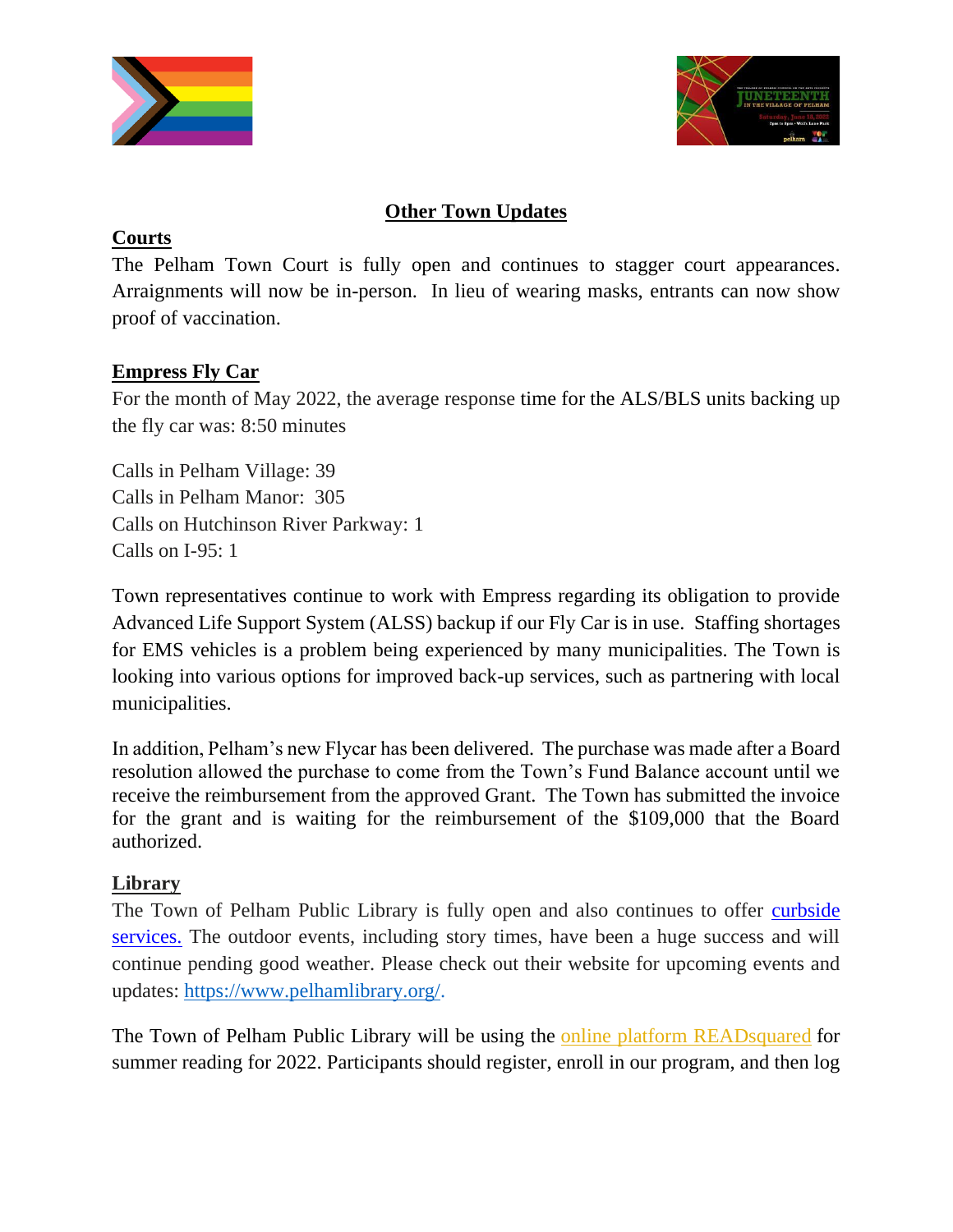



their reading minutes on their READsquared account in order to earn rewards. To view a video on YouTube explaining the sign-up process, click [here.](https://www.youtube.com/watch?v=8lyug6ahho8&t=28s) If you prefer to sign up in

person or are having any trouble with the online platform, please stop by the Library and we will register your children. You can also call us at 914-738-1234 or email us at [pelhamlibrary@wlsmail.org.](mailto:pelhamlibrary@wlsmail.org) For more information on the summer reading program please visit the [website.](https://www.pelhamlibrary.org/children/childrens-summer-reading-program/)

The Board of Trustees of the Town of Pelham Library is happy to announce the appointment of Matthew Kane to the Board. Kane is a marketing and advertising professional currently working for Digitas in New York. He previously worked at Penguin Group USA where he focused on their global digital business strategy in the world of eBooks. Kane will chair the Communications committee. He currently lives in Pelham Manor with his wife and two children.

Additionally, the Board is currently looking for a new member to fill a Board vacancy, specifically for an individual with a background in public relations (PR) to chair our Programming and Community Outreach Committee. A background in non-profit PR is a plus. This individual will work directly with the Library Director on strategic engagement of the Pelham community. This individual will also work directly across other committees, assisting them with the Library's initiatives identified in our Strategic Plan. If interested, please reach out to Board Chair Terrence Mullan at [tmurg86@gmail.com](mailto:tmurg86@gmail.com) for a discussion on next steps.

The library still has free at-home COVID testing kits available to anyone in the Town in the Pelham: <https://townofpelham.com/2022/03/11/free-covid-19-home-testing-kits/>

#### **Recreation Department**

**Spring programs** for adults and youths, are winding down, with **Summer programs** about to begin. An adult pickleball program was added this year, which has been a hit. Courts will be painted for the summer at Julianne's playground.

Registration for summer clinics are available online. There are still some spaces available for Tiny Tots and Big Tots Summer camps. Sign up online at: <https://www.pelhamrecreation.com/>

For any questions, please contact: recreation@pelhamrecreation.com.